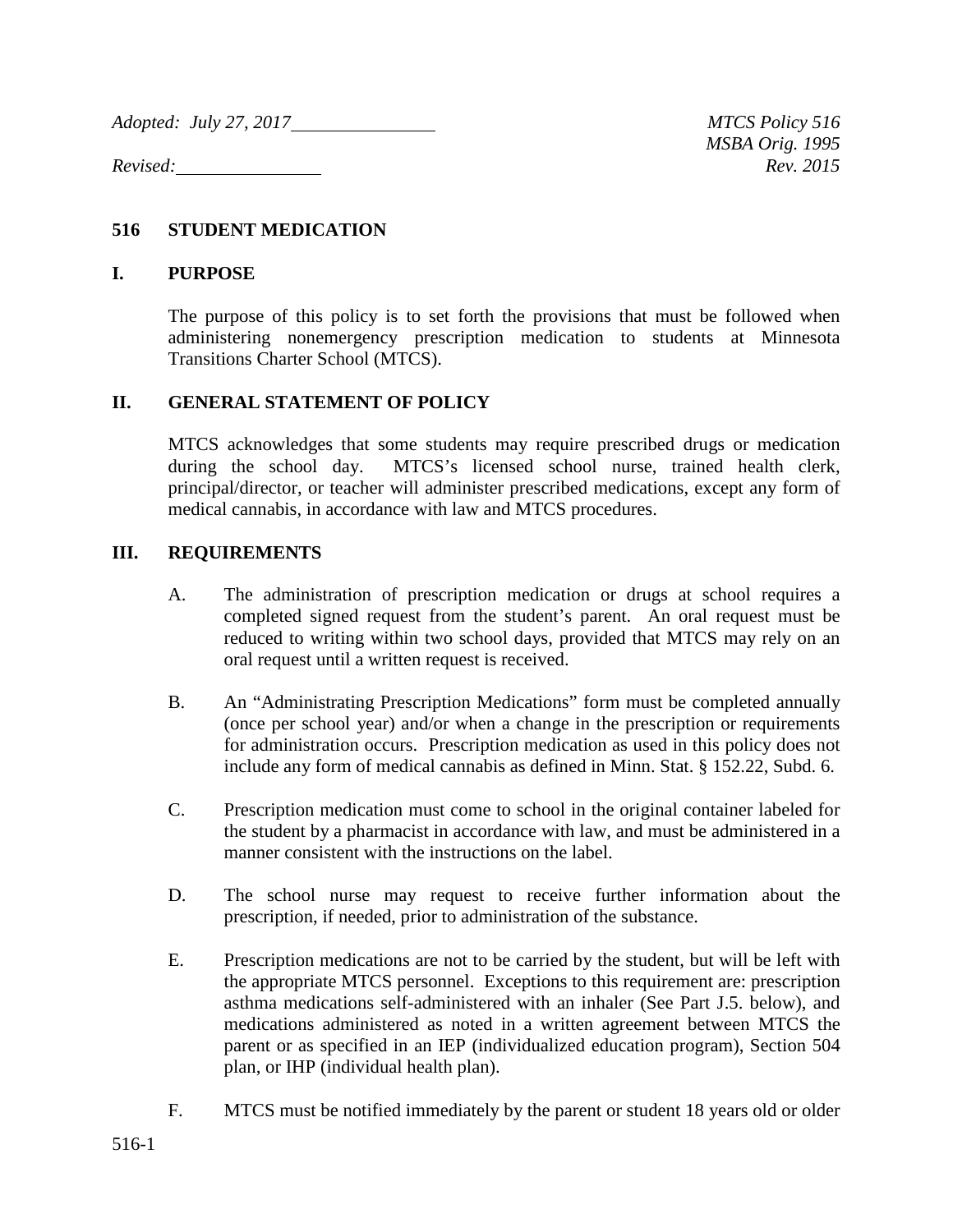in writing of any change in the student's prescription medication administration. A new medical authorization or container label with new pharmacy instructions shall be required immediately as well.

- G. For drugs or medicine used by children with a disability, administration may be as provided in the IEP, Section 504 plan or IHP.
- H. The school nurse, or other designated person, shall be responsible for the filing of the Administering Prescription Medications form in the health records section of the student file. The school nurse, or other designated person, shall be responsible for providing a copy of such form to the principal and to other personnel designated to administer the medication.
- I. Procedures for administration of drugs and medicine at school and school activities shall be developed in consultation with a school nurse, a licensed school nurse, or a public or private health organization or other appropriate party (if appropriately contracted by the school district under Minn. Stat. § 121A.21). MTCS district administration shall submit these procedures and any additional guidelines and procedures necessary to implement this policy to the MTCS Board for approval. Upon approval by the MTCS Board, such guidelines and procedures shall be an addendum to this policy.
- J. Specific Exceptions:
	- 1. Special health treatments and health functions such as catheterization, tracheostomy suctioning, and gastrostomy feedings do not constitute administration of drugs and medicine;
	- 2. Emergency health procedures, including emergency administration of drugs and medicine are not subject to this policy;
	- 3. Drugs or medicine provided or administered by a public health agency to prevent or control an illness or a disease outbreak are not governed by this policy;
	- 4. Drugs or medicines used at school in connection with services for which a minor may give effective consent are not governed by this policy;
	- 5. Drugs or medicines that are prescription asthma or reactive airway disease medications can be self-administered by a student with an asthma inhaler if:
		- a. MTCS has received a written authorization from the pupil's parent permitting the student to self-administer the medication;
		- b. the inhaler is properly labeled for that student; and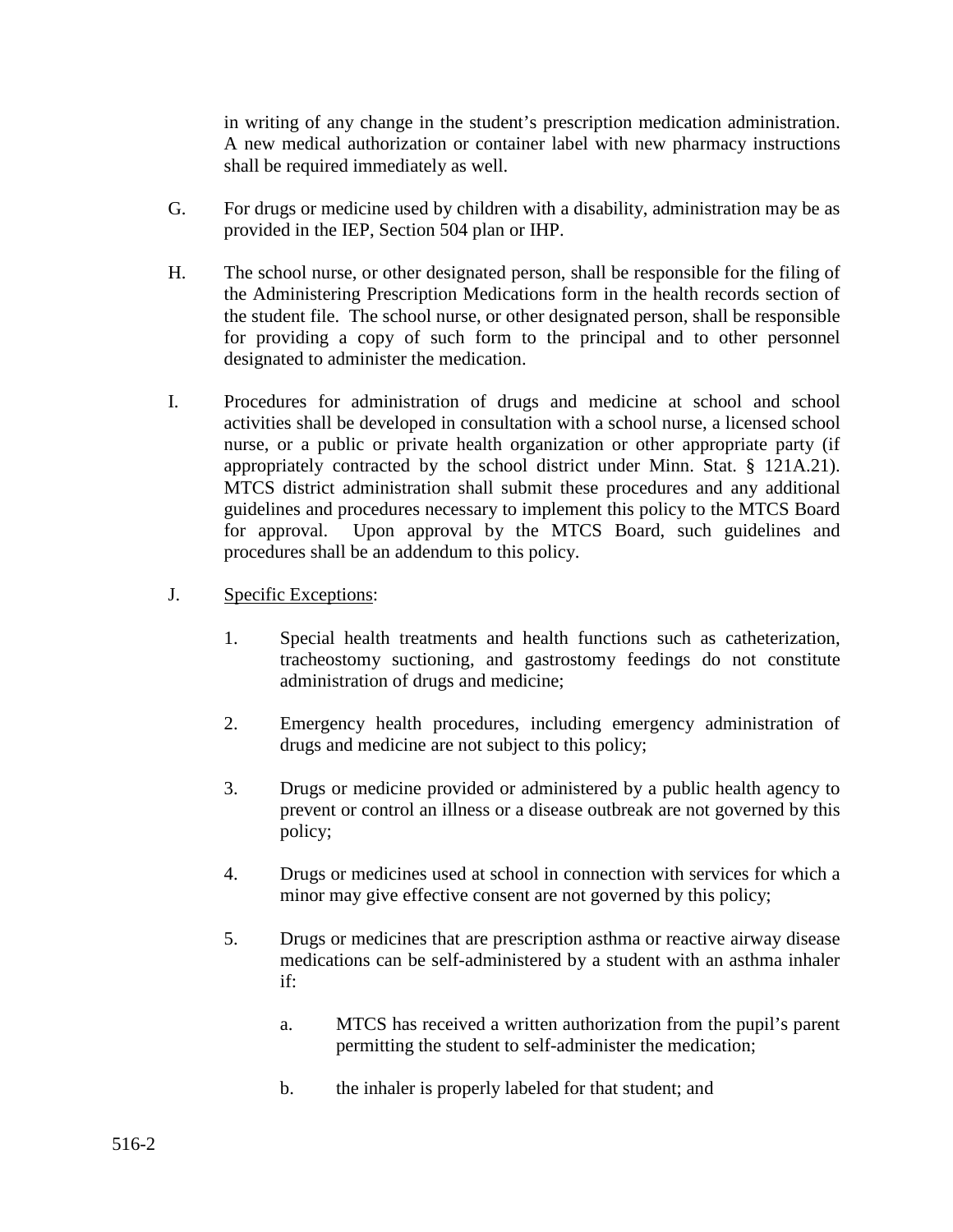c. the parent has not requested school personnel to administer the medication to the student.

The parent must submit written authorization for the student to selfadminister the medication each school year. In a school that does not have a school nurse or school nursing services, the student's parent or guardian must submit written verification from the prescribing professional which documents that an assessment of the student's knowledge and skills to safely possess and use an asthma inhaler in a school setting has been completed.

If MTCS employs a school nurse or provides school nursing services under another arrangement, the school nurse or other appropriate party must assess the student's knowledge and skills to safely possess and use an asthma inhaler in a school setting and enter into the student's school health record a plan to implement safe possession and use of asthma inhalers;

- 6. Medications:
	- a. that are used off school grounds;
	- b. that are used in connection with athletics or extracurricular activities; or
	- c. that are used in connection with activities that occur before or after the regular school day

are not governed by this policy.

- 7. Nonprescription Medication. A secondary student may possess and use nonprescription pain relief in a manner consistent with the labeling, if MTCS has received written authorization from the student's parent or guardian permitting the student to self-administer the medication. The parent or guardian must submit written authorization for the student to self-administer the medication each school year. MTCS may revoke a student's privilege to possess and use nonprescription pain relievers if MTCS determines that the student is abusing the privilege. This provision does not apply to the possession or use of any drug or product containing ephedrine or pseudoephedrine as its sole active ingredient or as one of its active ingredients. Except as stated in this paragraph, only prescription medications are governed by this policy.
- 8. At the start of each school year or at the time a student enrolls in school, whichever is first, a student's parent, school staff, including those responsible for student health care, and the prescribing medical professional must develop and implement an individualized written health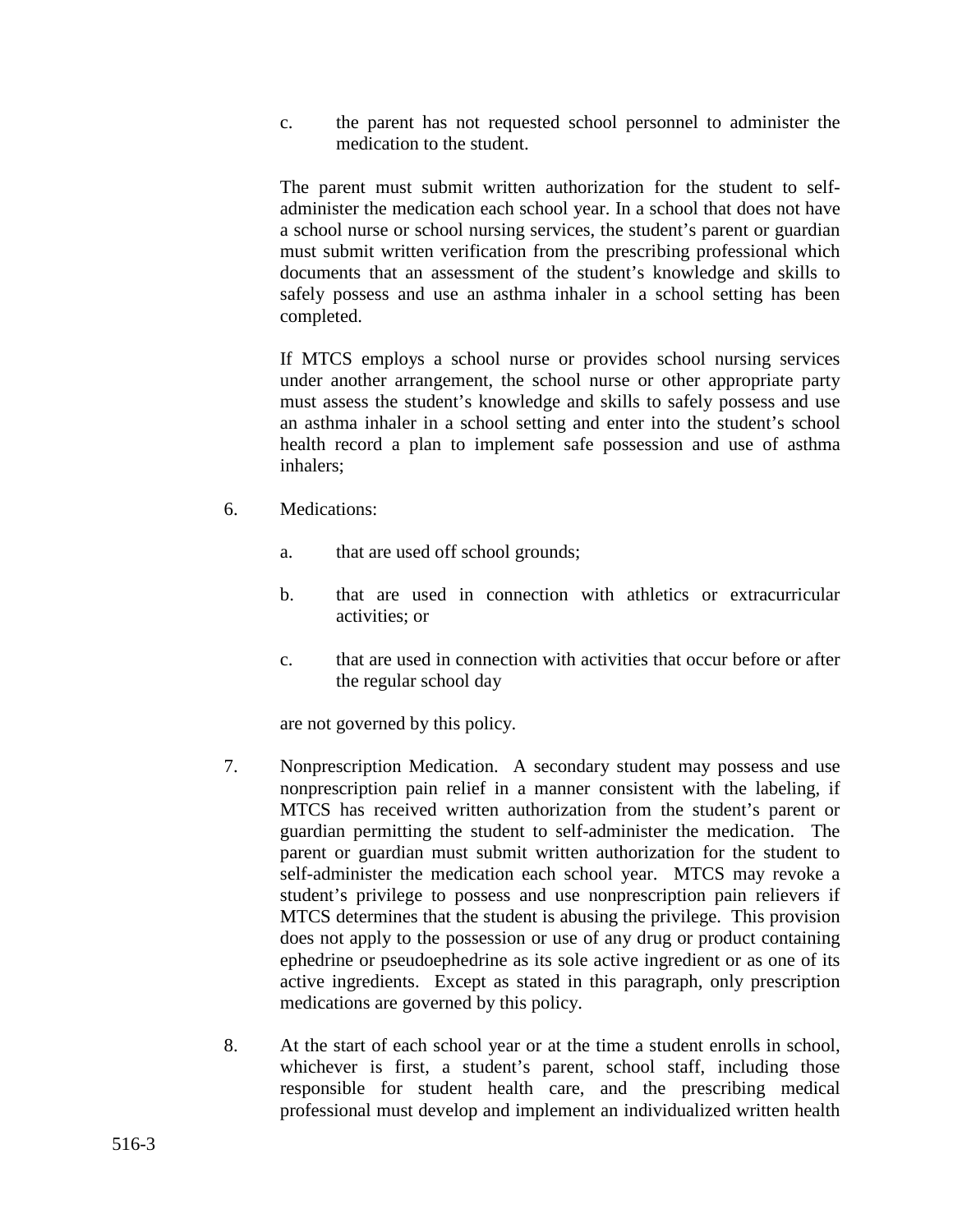plan for a student who is prescribed epinephrine auto-injectors that enables the student to:

- a. possess epinephrine auto-injectors; or
- b. if the parent and prescribing medical professional determine the student is unable to possess the epinephrine, have immediate access to epinephrine auto-injectors in close proximity to the student at all times during the instructional day.

The plan must designate the school staff responsible for implementing the student's health plan, including recognizing anaphylaxis and administering epinephrine auto-injectors when required, consistent with state law. This health plan may be included in a student's § 504 plan.

- K. "Parent" for students 18 years old or older is the student.
- L. MTCS may obtain and possess epinephrine auto-injectors to be maintained and administered by school personnel to a student or other individual if, in good faith, it is determined that person is experiencing anaphylaxis regardless of whether the student or other individual has a prescription for an epinephrine auto-injector. The administration of an epinephrine auto-injector in accordance with this section is not the practice of medicine.

MTCS may enter into arrangements with manufacturers of epinephrine autoinjectors to obtain epinephrine auto-injectors at fair-market, free, or reduced prices. A third party, other than a manufacturer or supplier, may pay for a school's supply of epinephrine auto-injectors.

| <b>Legal References:</b> | Minn. Stat. § 13.32 (Student Health Data)                             |
|--------------------------|-----------------------------------------------------------------------|
|                          | Minn. Stat. § 121A.21 (Hiring of Health Personnel)                    |
|                          | Minn. Stat. § 121A.22 (Administration of Drugs and Medicine)          |
|                          | Minn. Stat. § 121A.221 (Possession and Use of Asthma Inhalers by      |
|                          | <b>Asthmatic Students</b> )                                           |
|                          | Minn. Stat. § 121A.222 (Possession and Use of Nonprescription Pain    |
|                          | <b>Relievers by Secondary Students)</b>                               |
|                          | Minn. Stat. § 121A.2205 (Possession and Use of Epinephrine Auto-      |
|                          | Injectors; Model Policy)                                              |
|                          | Minn. Stat. § 121A.2207 (Life-Threatening Allergies in Schools; Stock |
|                          | Supply of Epinephrine Auto-Injectors)                                 |
|                          | Minn. Stat. § 151.212 (Label of Prescription Drug Containers)         |
|                          | Minn. Stat. § 152.22 (Medical Cannabis; Definitions)                  |
|                          | Minn. Stat. § 152.23 (Medical Cannabis; Limitations)                  |
|                          | 20 U.S.C. § 1400 et seq. (Individuals with Disabilities Education     |
|                          | Improvement Act of 2004)                                              |
|                          | 29 U.S.C. § 794 et seq. (Rehabilitation Act of 1973, § 504)           |